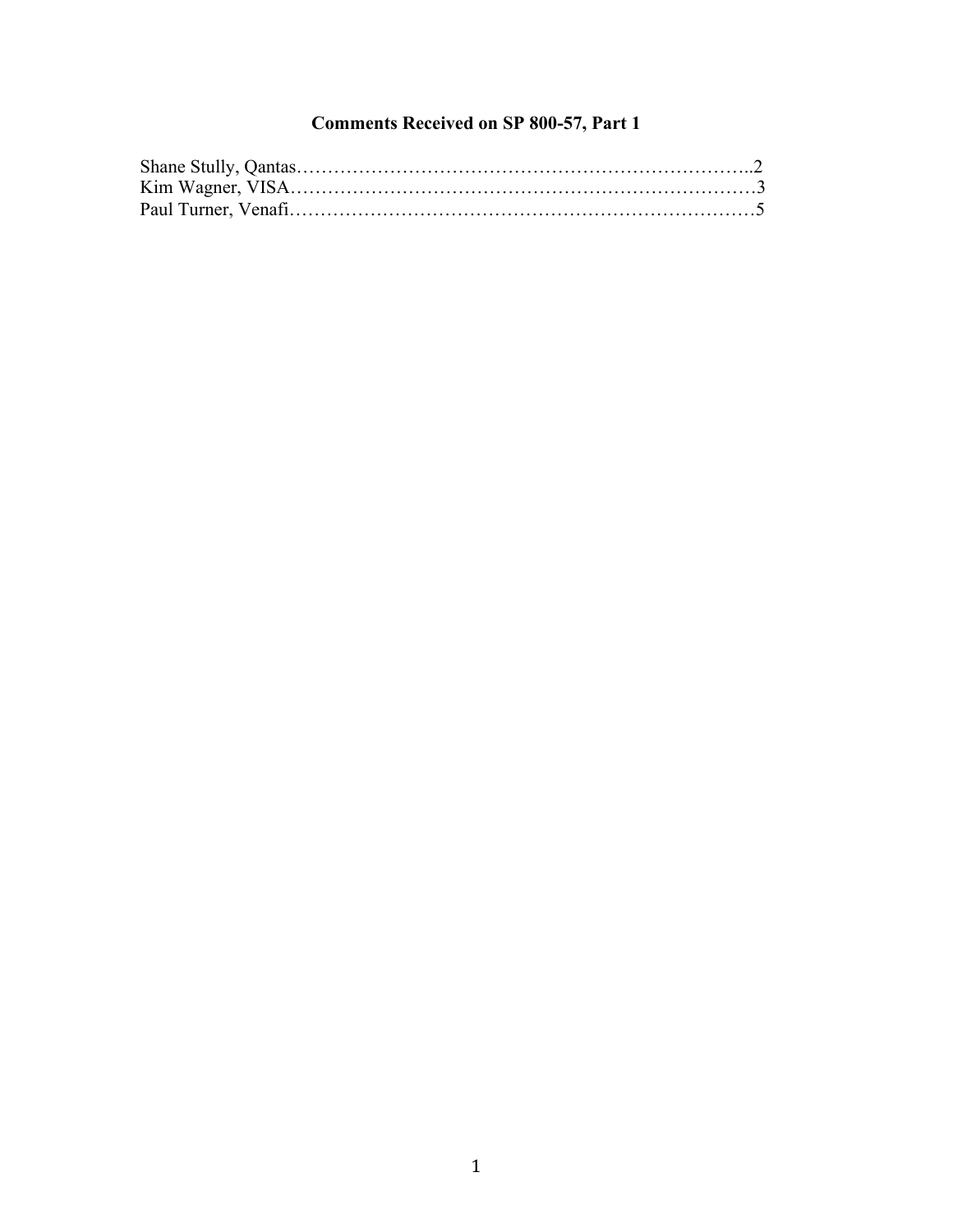**From:** stully@gantas.com.au **Date:** 5/27/11

I was looking for some best practice security guidance on the rotation period for preshared keys for Guest users at an organisation i.e. say when a contractor comes to a building to work on-site that provides wireless access. This may be one-off access for less than a day, or longer (depending on the contract type really). Or it could be guest access for someone giving a presentation to management, that would typically take <2 hours.

Attendees at a conference that publishes guest access to conference material, would be another use case  $\&$  where I imagine the typical rotation period would be say  $\leq$  5 days i.e. keys generated at the start of the week (Monday morning), & rotated at the end of the week (Friday afternoon).

 *1: Recommended cryptoperiods for key types* - but there is nothing there at present I think this probably should fit in section 5.3.6 - with both some text, and a line in *Table* 

Am I looking in the wrong document (is there a NIST Guest access document?), or is there scope for some guidance to be added in SP 800-57, Part 1 to cover this? Or is it already there, but I have missed the reference?

If this is not covered, could you please add it.

Having said that, does NIST recognise contributors to it's documents anywhere? I could not see it in this document, but I have provided comments to various other bodies, and they do recognise contributors, such as SANS.

Thanks,

Shane.

 **Architecture Services**  Australia **Shane Tully SABSA Chartered Architect (SCF) | M.Inst.ISP | M.iapp/ANZ | JP Senior Enterprise Security Architect | Enterprise Architecture & Consolidation |**  Qantas Centre, Building B, Level 8, 203 Coward St, Mascot, New South Wales 2020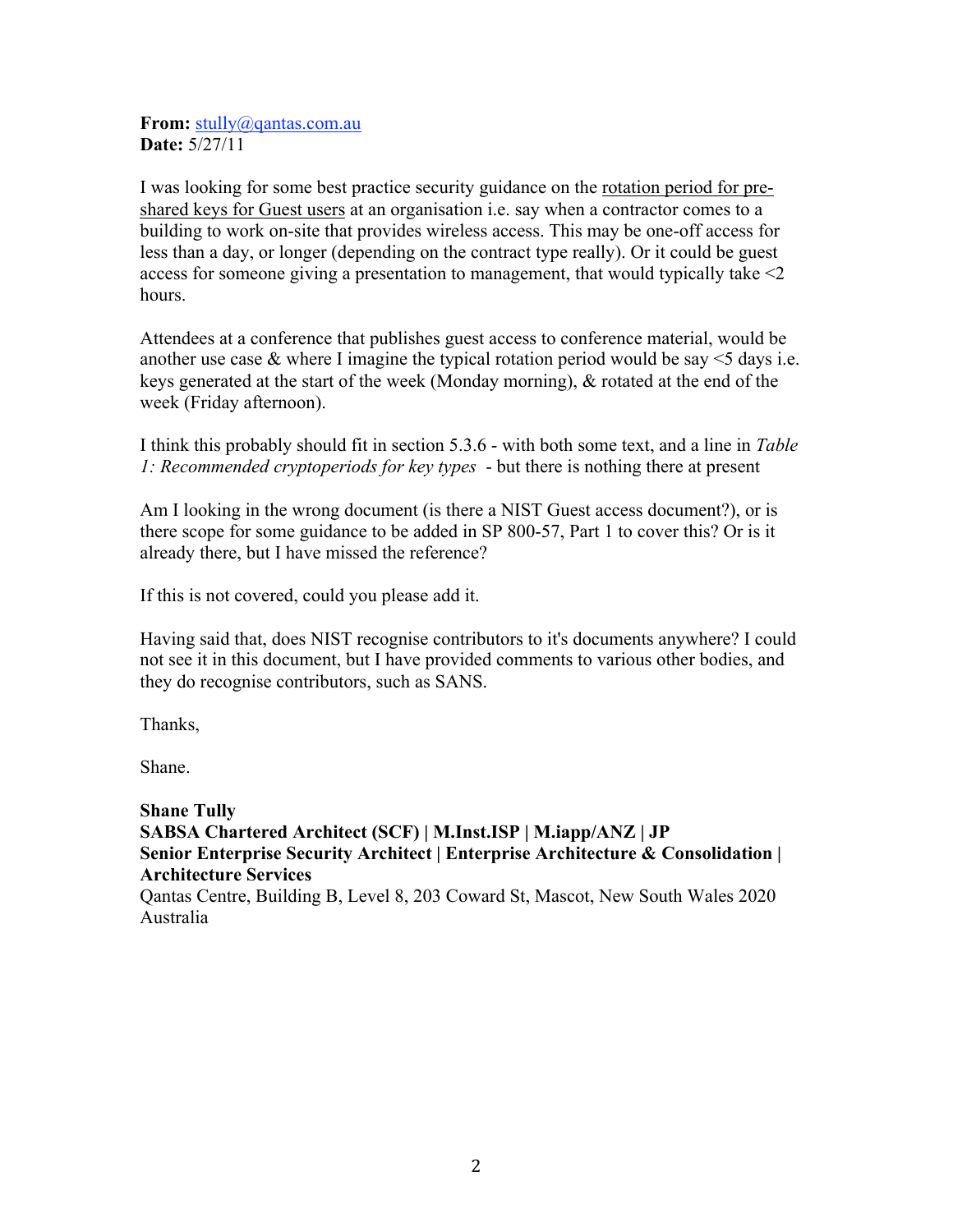**From: Kim Wagner** <kwagner@visa.com> **Date:** 6/30/11

 standards that apply to specifically to their field of business." **Section 1 on p.14:** The second paragraph says: "This NIST recommendation applies to U.S. government agencies using cryptography for the protection of their sensitive unclassified information. This Recommendation may also be followed, on a voluntary basis, by other organizations that want to implement sound security principles in their computer systems." We would suggest adding: "Other industries may have other

**Section 3.2 on p.30:** line 4-6 of subsection has two occurrences of "high probability". There probably should only be one.

 CMAC for key derivation. **Section 4.2.5.4 Key Wrapping:** The footnote says that "Additional text will be added after a key wrapping publication is completed." We would like to propose that the key wrapping mechanism from X9F6 is considered for inclusion in the key wrapping documentation. A definition can be found in TR-31, Interoperable Secure Key Exchange Key Block Specification for Symmetric Algorithms, Annex A, using key derivation binding method. The key wrap is very simple, based on CBC mode of operation with

**Section 5.3.6, point 1 (Private signature key):** We take Private signature key to cover also a CA private key used to sign certificates. As such, for a root CA such as those of Visa or other CAs that have their public keys in Internet browsers, a maximum cryptoperiod of 1-3 years is not realistic. We would expect many 2048-bit keys that are now trusted root CA public keys in Internet browsers to stay there for more than 15 years. The same consideration goes for the Visa CA that issues certificates for chip cards (EMV) world-wide. The public key is loaded into point-of-sale terminals and resides there for many years. Changing it would have great cost and no obvious benefit. Given the length of the keys (1408 and 1984-bit RSA keys) we feel there is no significant risk in keeping those public keys in terminals for e.g. 10 years (and for the 1984-bit key maybe 20 years). Hence, we would welcome some wording taking particularly CAs into account, acknowledging that sometimes CA public and private keys can be used significantly longer than 3 years. Otherwise it looks like the reality of Internet root keys and EMV root keys is not acknowledged.

**Section 5.3.6, point 3 (Symmetric authentication keys):** The derived Symmetric authentication keys used in EMV are unique per card, and reside on customer chip cards. Typically such a payment card (credit or debit) is issued for 3-5 years, but even 8-year cards exist. The symmetric authentication key cannot be changed "in the field", and hence will be used for 3-8 years. We think that in the balance between cost and security this works well, and would like to see a practice like that reflected better in SP 800-57.

**Section 5.3.6, point 4 (Private authentication key):** Again the comment relate to EMV chip cards. Each EMV chip card will have an RSA key unique to that card, used for card authentication. As described above, that key will be used for 3-8 years on a typical card,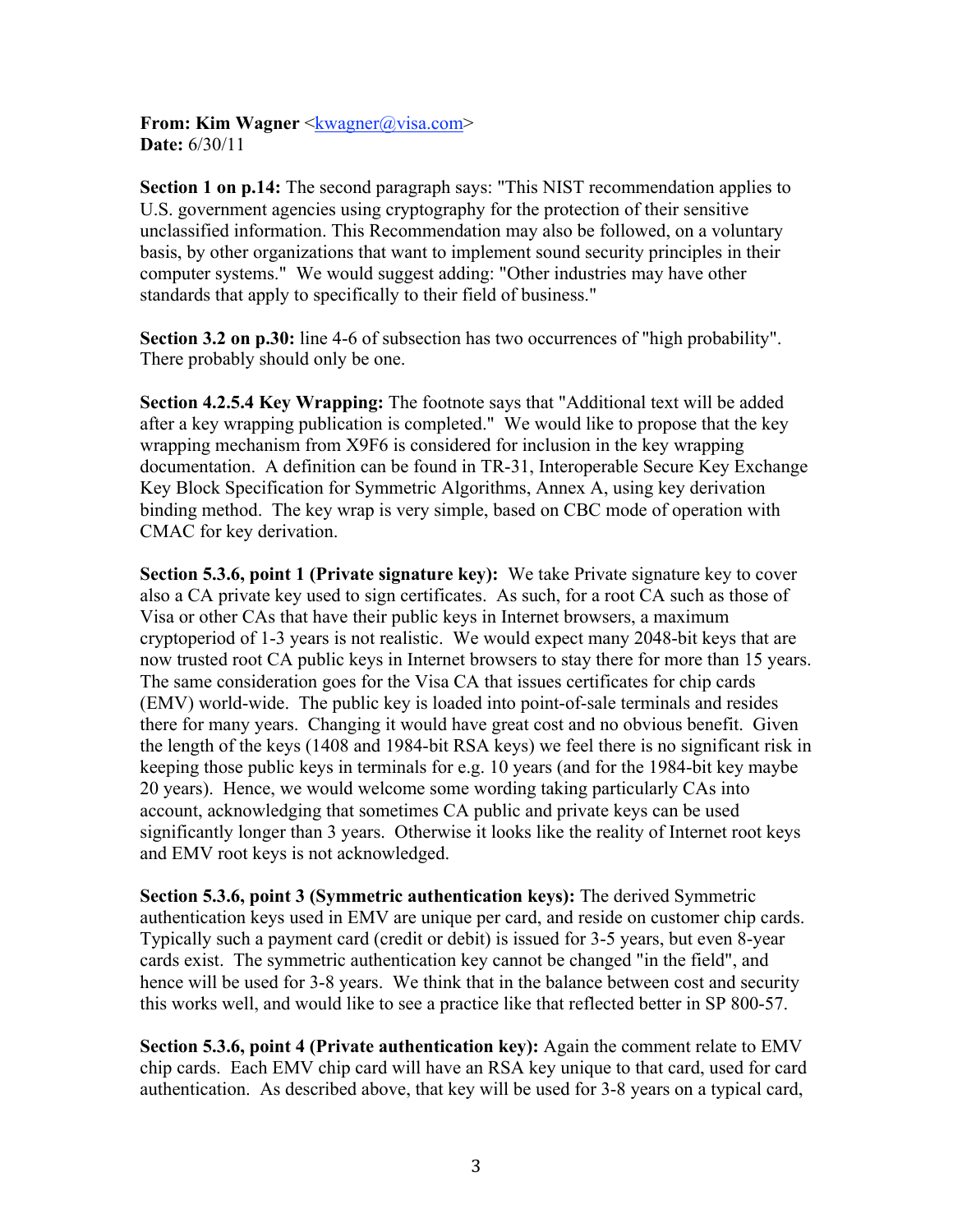and again we ask that scenarios like this be reflected better in SP 800-57, since a recommendation of a cryptoperiod of 1-2 years would not work. The card issuers would have to issue every one of their cardholders a new card every year, which is cost prohibitive and seems unnecessary

 recommendation mentioned at this point. ' **Section 5.3.6, point 9 (Symmetric master key):** In EMV symmetric master keys are used to derive the card specific authentication keys. From the use of the master keys, there are no plaintext-ciphertext pairs exposed (since the ciphertexts would be the derived keys). The extra cost associated with managing a new master key each year would be very large, and actually not feasible. The derived card keys stay in the field for 3-8 years, and the master key used to derive them is still needed throughout their entire lifetime, to validate the authentication from the card. We would like to see a recommendation here regarding cryptoperiod include comments that take scenarios like this into account and mention cryptoperiods significantly longer than 1 year, which is the only

## **Section 5.6.1, p.61, second paragraph (beginning "Determining the security**

**strength…"):** This is a good explanation of the security of 2-key TDEA. However, for implementers of TDEA this important information might be missed, and we suggest that it be put in a note to Table 2, possibly as an extension to footnote 18. This point is important for many financial institutions that may employ 2-key TDEA in a session key mode. Reading SP 800-57 leads them to think they should migrate from 2 to 3-key TDEA prior to 2014 (as per Table 3), whereas in fact, if they realized that 2-key TDEA with their use of it, has an estimated strength of 112 bits, they would realize that it could be used until 2030. This information would allow them to prioritize the application of their limited resources on security issues that require more urgent attention.

 in the case of message recovery (as e.g. in EMV). **Table 3, p.64:** We would like to suggest that signatures with message recovery be treated separately from signatures with appendix, since collision resistance is not required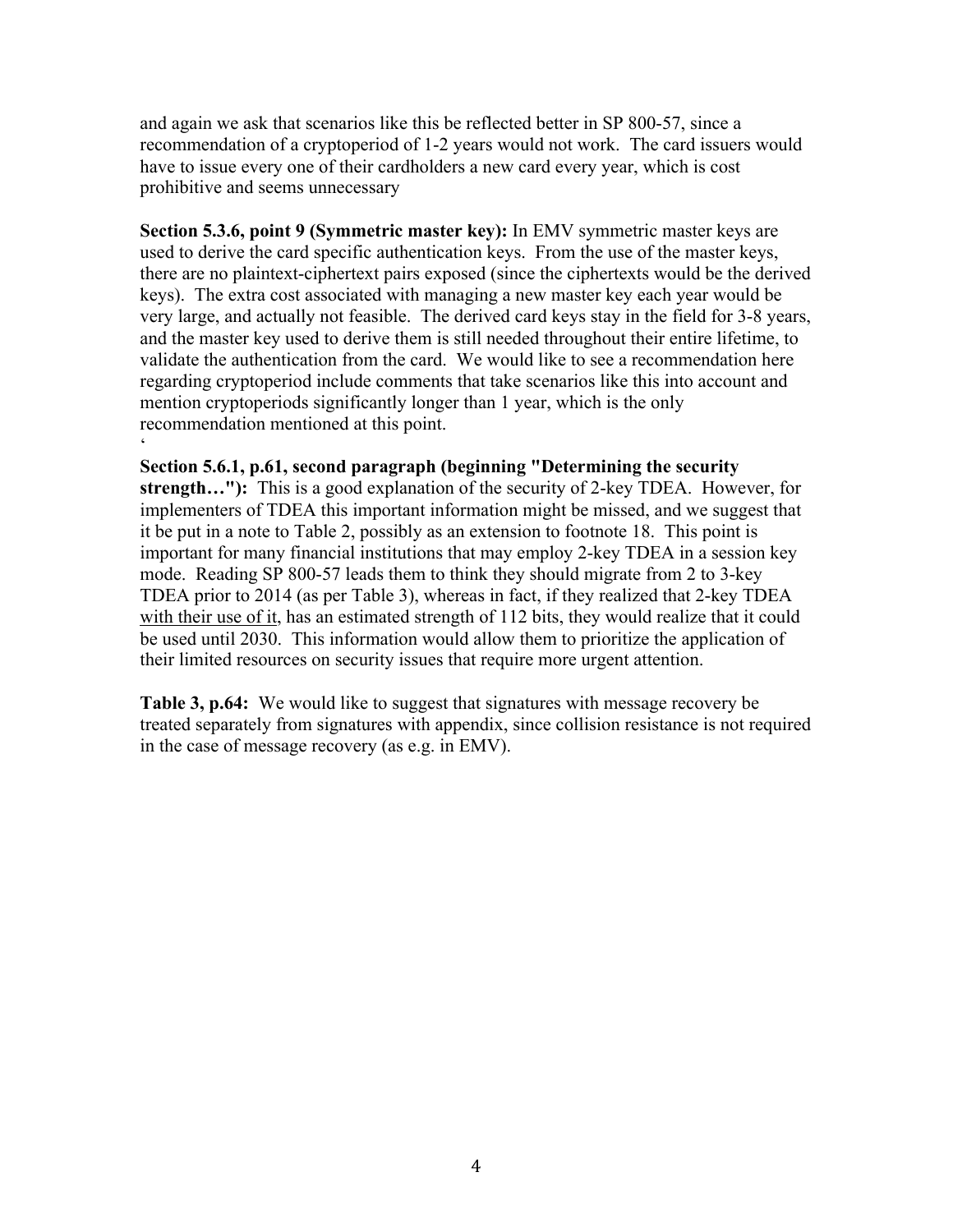**From:** Paul Turner, Paul.Turner@venafi.com **Date:** July 12, 2011

In section 5.3.1 Risk Factors Affecting Cryptoperiods, it should be noted that a risk factor is the turnover of administrators who have had access to the key. For example, most private keys (that correspond to certificates) are stored in software-based keystores today, which enable the private key to be exported and copied. Most organizations experience regular turnover of administrators (e.g. reassigned, terminated, etc.). The turnover of an administrator should trigger replacement of the private key and certificate, however, most organizations are logistically incapable of tracking turnover and proactively changing keys/certs. Consequently, the use of shorter cryptoperiods helps minimize the window that a reassigned or terminated administrator can use a compromised private key for malicious purposes.

Section 5.5 on page 59. States, "Certain protective measures may be taken in order to minimize the likelihood or consequences of a key compromise. The following procedures are usually involved:" I realize you can't dedicate too much focus to PKI but it may make sense to note that the potential for compromise of a CA signing (private) key and the broad effect that would have warrants establishing a CA compromise response plan (to minimize consequences). On a related note, the earlier numbered items on 58 and 59 do not specifically note a CA signing key as an example, although digital signing keys are noted. It may make sense to note a CA signing key as an example there.

- On page 60 under, "The compromise recovery plan should contain:" it might be good to include one or more of the following:

o An inventory of all cryptographic keys (e.g. location of all certificates to respond to a CA key compromise)

o Education of all appropriate personnel on re-key procedures

o Identification of personnel to support re-key procedures (e.g. help desk)

o Policies that certificate revocation checking be enforced (to minimize the effect of a private key compromise)

o Monitoring and tracking of re-keying operations (so it is clear when all required re-key operations have been completed)

During our discussion in Gaithersburg, I had mentioned that "device" might be mentioned more often in the context of certificates and PKI (i.e. that there appeared to be more focus on user for certificates although device certificates are generally more prevalent on most organizations today). Upon looking at the document again tonight, I am not seeing the sections where I felt that applied. I will take another look when I am a bit more lucid.  $\left(-\right)$ ]